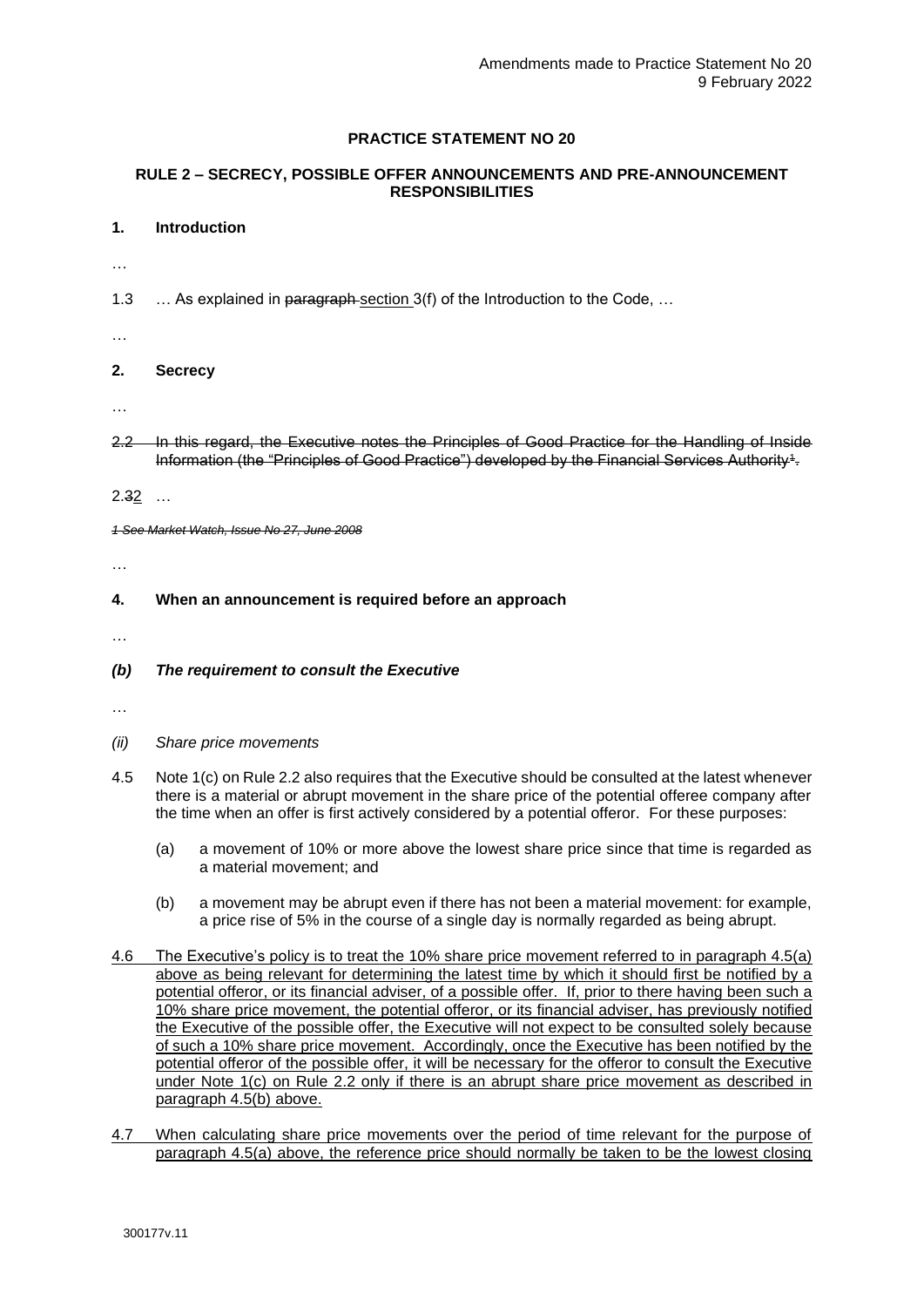price during that period. However, the use of the lowest intra-day price during that period would also be acceptable.

- 4.8 When calculating share price movements in the course of a single day for the purpose of paragraph 4.5(b) above, the reference price should normally be taken to be the previous day's closing price, in order to ensure that overnight movements are included in the calculation.
- 4.9 The Executive should be consulted in the case of any doubt as to how share price movements should be monitored and calculated.
- *(iii) When an offer is first actively considered*

4.610 …

4.711 …

*(c) The requirement for an announcement*

4.812 …

4.913 …

4.104 …

**5. When an announcement is required following an approach or where a purchaser or potential offeror is being sought**

…

#### *(b) The requirement to consult the Executive*

…

- *(ii) Share price movements*
- 5.7 In the case of Rule 2.2(c), Note 1(b) on Rule 2.2 also requires that, unless an immediate announcement is to be made, the Executive should be consulted at the latest whenever there is a material or abrupt movement in the share price of the potential offeree company after the time of the approach. For these purposes:
	- (a) a movement of 10% or more above the lowest share price since that time is regarded as a material movement; and
	- (b) a movement may be abrupt even if there has not been a material movement: for example, a price rise of 5% in the course of a single day is normally regarded as being abrupt.
- 5.8 The Executive's policy is to treat the 10% share price movement referred to in paragraph 5.7(a) above as being relevant for determining the latest time by which it should first be notified by an offeree company, or its financial adviser, of a possible offer. If, prior to there having been such a 10% share price movement, the offeree company, or its financial adviser, has previously notified the Executive of the possible offer, the Executive will not expect to be consulted solely because of such a 10% share price movement. Accordingly, once the Executive has been notified by the offeree company of the possible offer, it will be necessary for the offeree company to consult the Executive under Note 1(b) on Rule 2.2 only if there is an abrupt share price movement as described in paragraph 5.7(b) above.
- 5.9 When calculating share price movements over the period of time relevant for the purpose of paragraph 5.7(a) above, the reference price should normally be taken to be the lowest closing price during that period. However, the use of the lowest intra-day price during that period would also be acceptable.